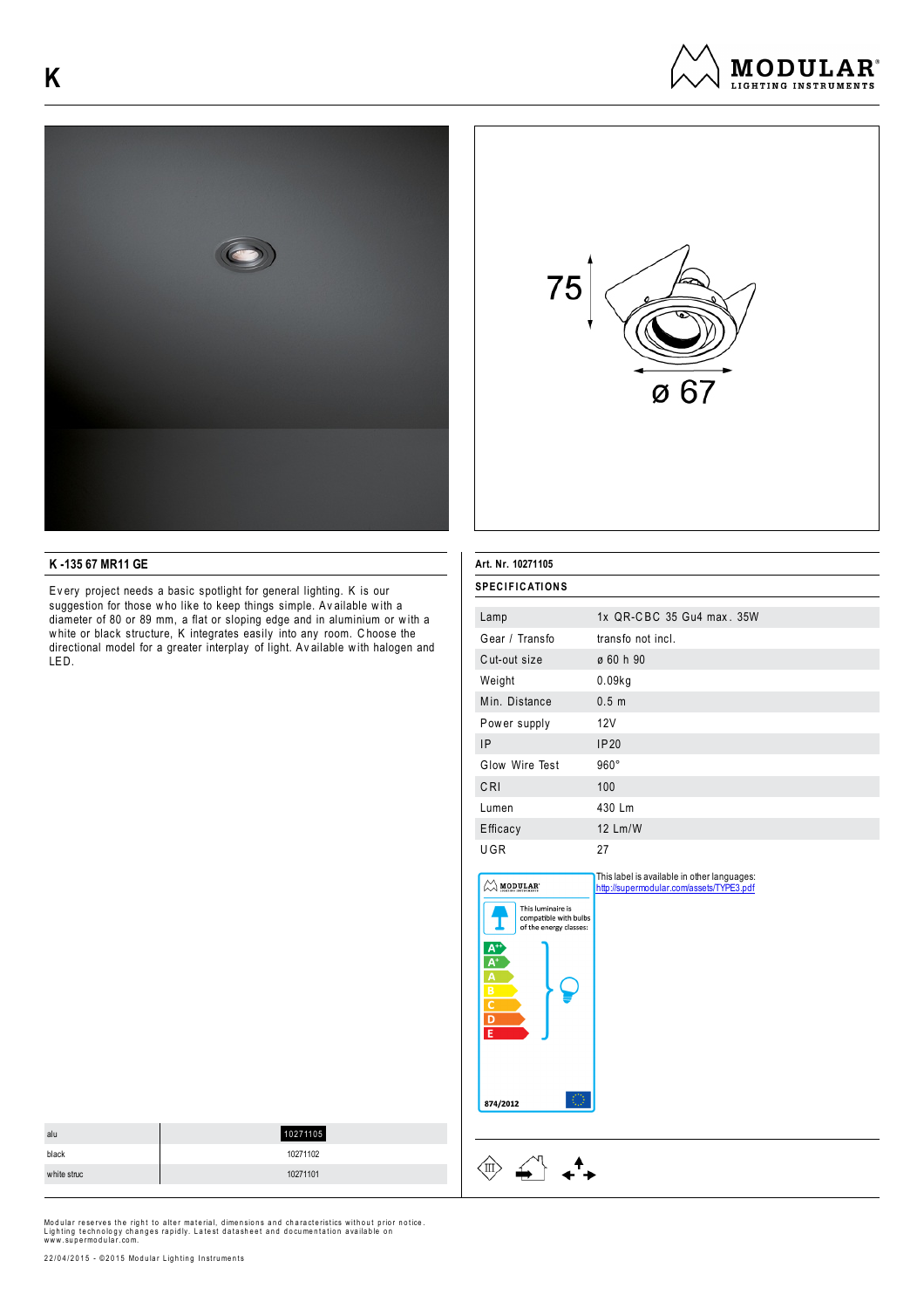





## **K -0 80 LED GE**

Ev ery project needs a basic spotlight for general lighting. K is our suggestion if you like to keep things simple. Available with a diameter of 70 or 80 mm, a flat or sloping edge and in aluminium or w ith a w hite or black structure, K integrates easily into any room. C hoose the directional model for a greater interplay of light. Av ailable w ith halogen and LED.

### **Art. Nr. 10274105**

| <b>SPECIFICATIONS</b> |                    |  |
|-----------------------|--------------------|--|
|                       |                    |  |
| Lamp                  | 1x LED Array 10.5W |  |
| Gear / Transfo        | LED gear not incl. |  |
| Cut-out size          | ø 70 h 90          |  |
| Weight                | $0.45$ kg          |  |
| Min. Distance         | 0.1 m              |  |
| Power supply          | 500mA/ 21V DC      |  |
| <b>IP</b>             | IP20               |  |
| Glow Wire Test        | $960^\circ$        |  |
| Source lifetime       | 50000 hrs          |  |
| CRI                   | 92                 |  |
| Lumen                 | 740 Lm             |  |
| Efficacy              | 70 Lm/W            |  |
| UGR                   | 20                 |  |

 $\cos$   $\cos$   $\frac{1}{2}$ 

ŒD



|             | <b>WARM WHITE</b><br>2700K / CRI 92+ |                             | NEUTRAL WHITE<br>4000K / CRI 82+ |                             |
|-------------|--------------------------------------|-----------------------------|----------------------------------|-----------------------------|
|             | <b>FLOOD</b><br>$50^{\circ}$         | <b>MEDIUM</b><br>$25^\circ$ | <b>FLOOD</b><br>$50^\circ$       | <b>MEDIUM</b><br>$25^\circ$ |
| alu         | 10274005                             | 10274105                    | 10274205                         | 10274305                    |
| black       | 10274002                             | 10274102                    | 10274202                         | 10274302                    |
| white struc | 10274001                             | 10274101                    | 10274201                         | 10274301                    |

Modular reserves the right to alter material, dimensions and characteristics without prior notice.<br>Lighting technology changes rapidly. Latest datasheet and documentation available on<br>www.supermodular.com.

15/01/2015 - ©2015 Modular Lighting Instruments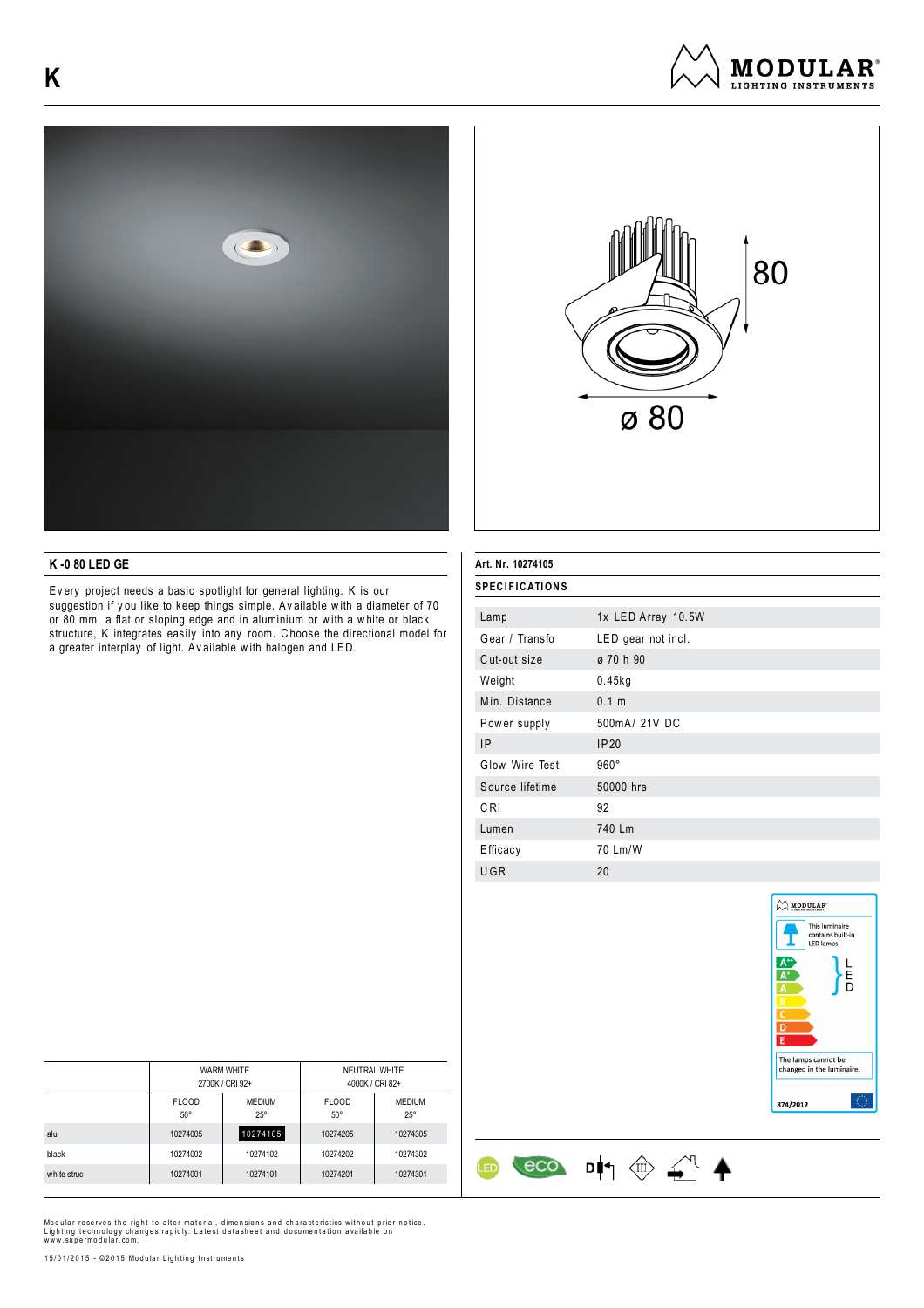





# **K -2 80 GU10**

Ev ery project needs a basic spotlight for general lighting. K is our suggestion if you like to keep things simple. Available with a diameter of 70 or 80 mm, a flat or sloping edge and in aluminium or w ith a w hite or black structure, K integrates easily into any room. C hoose the directional model for a greater interplay of light. Av ailable w ith halogen and LED.

### **Art. Nr. 10275205**

| Lamp           | 1x QPAR 16 Gu10 max, 50W  |
|----------------|---------------------------|
| Gear / Transfo | transfo/gear not required |
| Cut-out size   | ø 70 h 150                |
| Weight         | 0.08kg                    |
| Min. Distance  | 0.5 <sub>m</sub>          |
| Power supply   | 230V                      |
| <b>IP</b>      | IP20                      |
| Glow Wire Test | $960^\circ$               |
| CRI            | 100                       |
| Lumen          | 404 Lm                    |
| Efficacy       | 8 Lm/W                    |
| UGR            | 20                        |



| alu         | 10275205 |
|-------------|----------|
| black       | 10275202 |
| white struc | 10275209 |

Modular reserves the right to alter material, dimensions and characteristics without prior notice.<br>Lighting technology changes rapidly. Latest datasheet and documentation available on<br>www.supermodular.com.

 $\mathsf{D} \blacklozenge \mathsf{I} \oplus \mathsf{I} \oplus \mathsf{I} \qquad \mathsf{I} \blacktriangleright \mathsf{I}$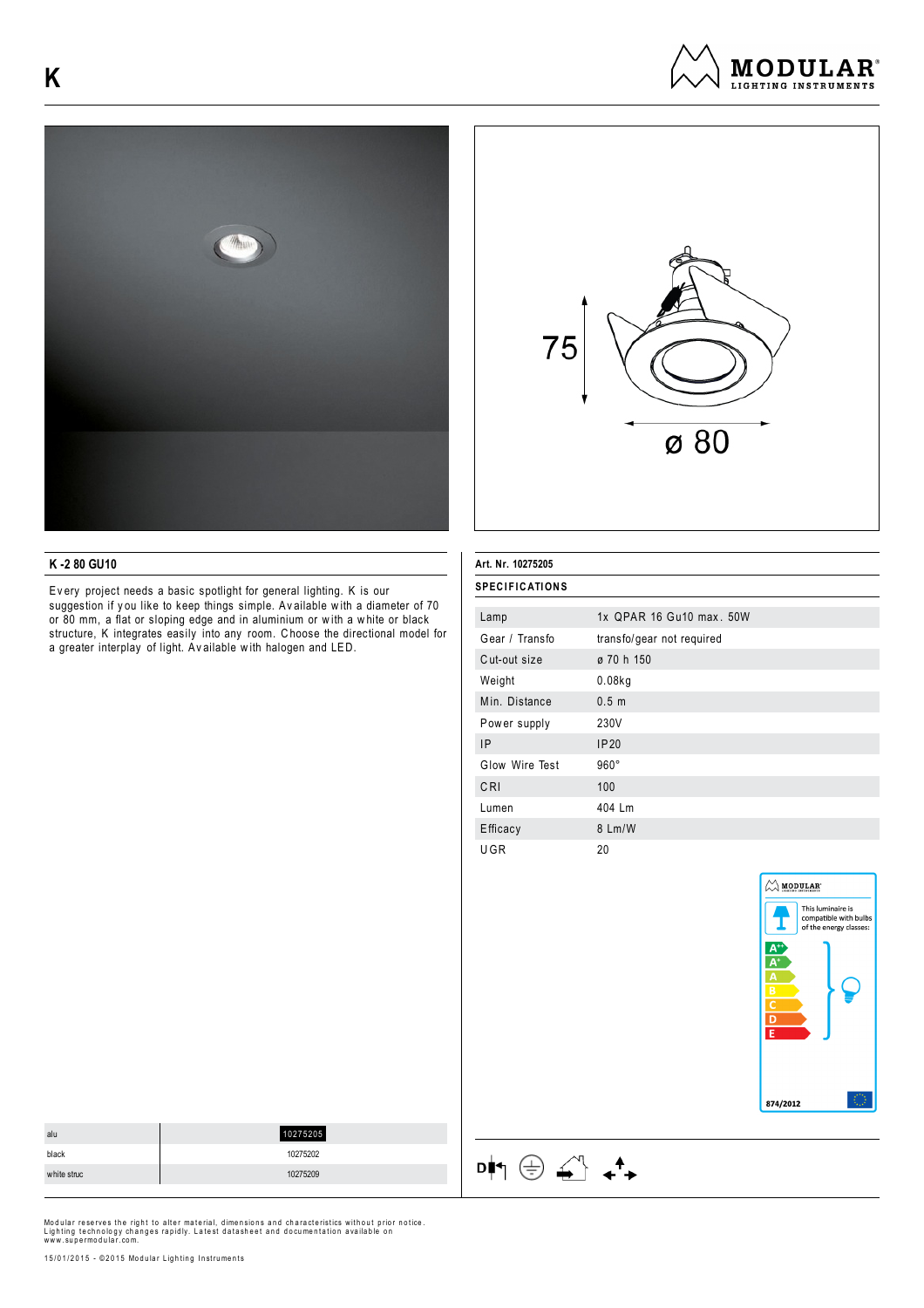





## **K -1 89 LED GE**

Ev ery project needs a basic spotlight for general lighting. K is our suggestion if you like to keep things simple. Available with a diameter of 70 or 80 mm, a flat or sloping edge and in aluminium or w ith a w hite or black structure, K integrates easily into any room. C hoose the directional model for a greater interplay of light. Av ailable w ith halogen and LED.

#### **Art. Nr. 10274505**

| <b>SPECIFICATIONS</b> |                    |  |
|-----------------------|--------------------|--|
|                       |                    |  |
| Lamp                  | 1x LED Array 10.5W |  |
| Gear / Transfo        | LED gear not incl. |  |
| Cut-out size          | ø 80 h 95          |  |
| Weight                | $0.48$ kg          |  |
| Min. Distance         | 0.1 m              |  |
| Power supply          | 500mA/ 21V DC      |  |
| <b>IP</b>             | IP20               |  |
| Glow Wire Test        | $960^\circ$        |  |
| Source lifetime       | 50000 hrs          |  |
| CRI                   | 92                 |  |
| Lumen                 | 740 Lm             |  |
| Efficacy              | 70 Lm/W            |  |
| UGR                   | 21                 |  |

 $\begin{array}{ccc} & & & \\ \hline & & & \\ \hline & & & \\ \hline & & & \\ \hline & & & \\ \hline & & & \\ \hline & & & \\ \hline & & & \\ \hline & & & \\ \hline & & & \\ \hline & & & \\ \hline & & & \\ \hline & & & \\ \hline & & & \\ \hline & & & \\ \hline & & & \\ \hline & & & \\ \hline & & & \\ \hline & & & \\ \hline & & & \\ \hline & & & & \\ \hline & & & & \\ \hline & & & & \\ \hline & & & & \\ \hline & & & & \\ \hline & & & & \\ \hline & & & & \\ \hline & & & & \\ \hline & & & & \\ \hline &$ 

**LED** 



|             | <b>WARM WHITE</b><br>2700K / CRI 92+ |                             | NEUTRAL WHITE<br>4000K / CRI 82+ |                             |
|-------------|--------------------------------------|-----------------------------|----------------------------------|-----------------------------|
|             | <b>FLOOD</b><br>$50^{\circ}$         | <b>MEDIUM</b><br>$25^\circ$ | <b>FLOOD</b><br>$50^\circ$       | <b>MEDIUM</b><br>$25^\circ$ |
| alu         | 10274405                             | 10274505                    | 10274605                         | 10274705                    |
| black       | 10274402                             | 10274502                    | 10274602                         | 10274702                    |
| white struc | 10274401                             | 10274501                    | 10274601                         | 10274701                    |

Modular reserves the right to alter material, dimensions and characteristics without prior notice.<br>Lighting technology changes rapidly. Latest datasheet and documentation available on<br>www.supermodular.com.

15/01/2015 - ©2015 Modular Lighting Instruments